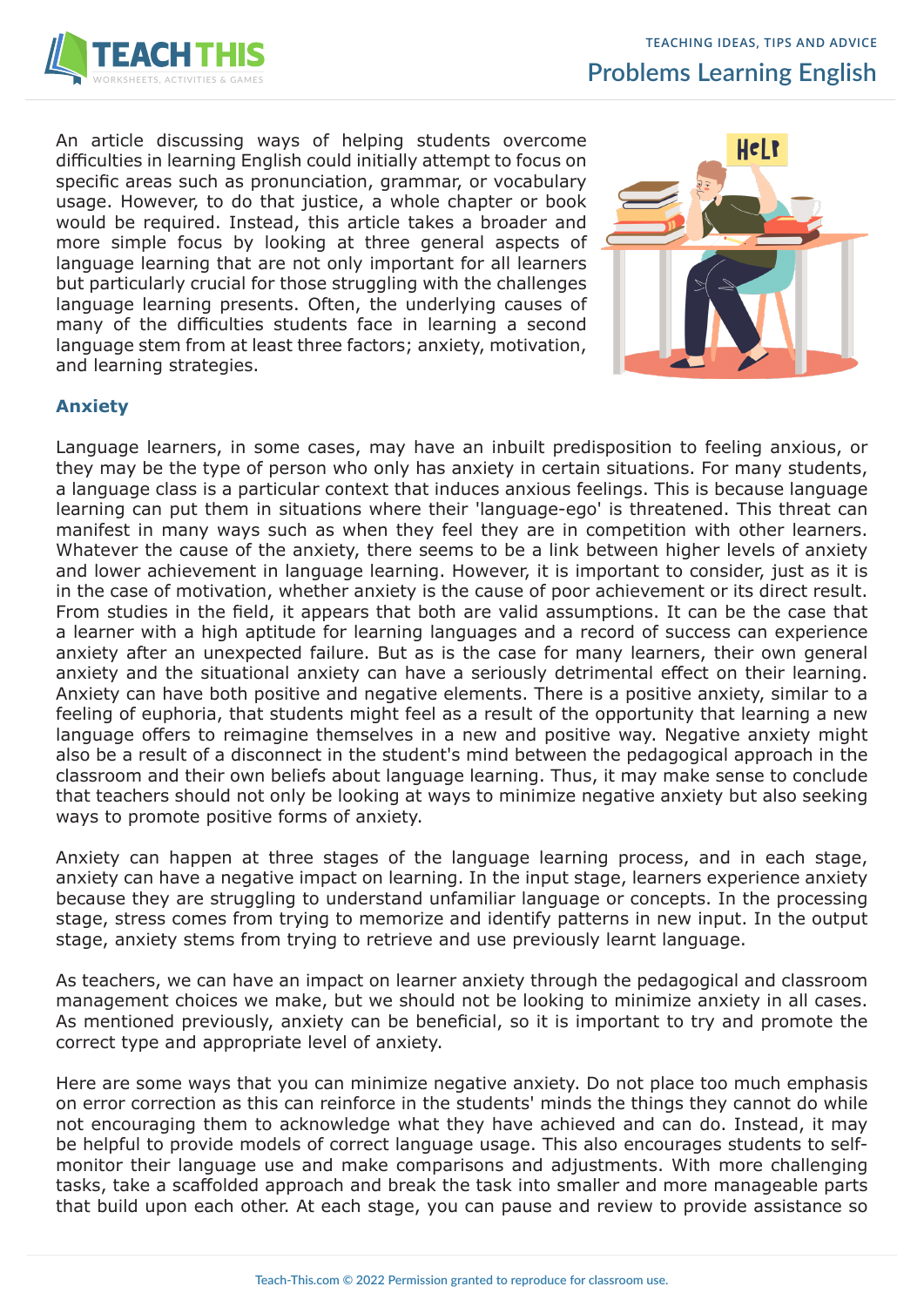

that students feel confident in tackling the next stage. Make it clear to students from the outset that making fun of peers and laughing at errors is not accepted behaviour. Make the classroom a collaborative and supportive environment by creating opportunities for students to reflect on their learning and share their challenges. Try to find ways for stronger students to support weaker students. This may require passing on some basic teaching strategies, but it will contribute to a collaborative and supportive learning environment. Take time to impart and model learning strategies in class as these will equip students with practical tools to take on more challenging tasks. Consistently encourage students to take risks while reminding them that your classroom is a safe place to learn. Help them see that mistakes are welcome as they present an opportunity to reflect and review. Finally, work with students to help them set individual goals and when goals are achieved, use this as an opportunity to acknowledge and celebrate success.

## **Motivation**

Of all the factors that lead to successful language learning, motivation is one of the most crucial. For teachers to be effective in helping their students acquire a new language, they must understand the role that motivation plays in that acquisition.

Motivation can be defined in many ways, but a simple way to look at it is to see it as the reason why people decide to do what they do, why they are or not able to sustain the required effort, and why they are willing to put in the level of effort they do. Motivation can also be seen as a 'passion' for doing something. For learners to succeed, they require a certain level of 'passion', and it is a teacher's role to help them find ways to connect to that passion.

When looking at how you might be able to help students develop an appropriate level of motivation, three principles should be kept in mind. Firstly, avoid simplifying motivation as purely a system of rewards and punishments. Instead, try to motivate students by making your lessons more interesting and engaging and helping students become more autonomous learners. Secondly, do not assume that once motivation has been established that it will last automatically. It is human nature that we can lose sight of a goal or become fatigued in its pursual, which can lead us to be distracted by other interests. Therefore, maintaining motivation is a must. Finally, in deciding on particular motivational strategies, always choose quality over quantity. Look for a few simple, effective, and easy-to-maintain strategies that suit your teaching style and your students' learning styles.

Several strategies can be used to positively influence individual student motivation.

The first is to ignite students' interest in language learning and the course they are enrolled in. This may involve selling them on what they can realistically expect to gain from the experience – the satisfaction gained from mastering a second language or the future opportunities it can unlock. Try to connect language learning to interests that students already have. For instance, you may learn that some students have an interest in performance arts, so show them how language learning can involve role-plays and music. Make it clear that language learning is not about rote learning vocabulary and grammar rules, but more about a wide variety of learning activities such as communicative tasks and games.

Raise students' level of expected success. It is no revelation that people's motivation declines in situations where they might expect to fail. Therefore, it is important to set tasks that students can realistically expect to achieve. Likewise, it is difficult to stimulate and maintain motivation when tasks present no real challenge. According to the theory of optimal arousal, students are generally more motivated when they are required to perform tasks or engage in activities that provide them with challenges that are appropriate for their abilities, i.e., these tasks are neither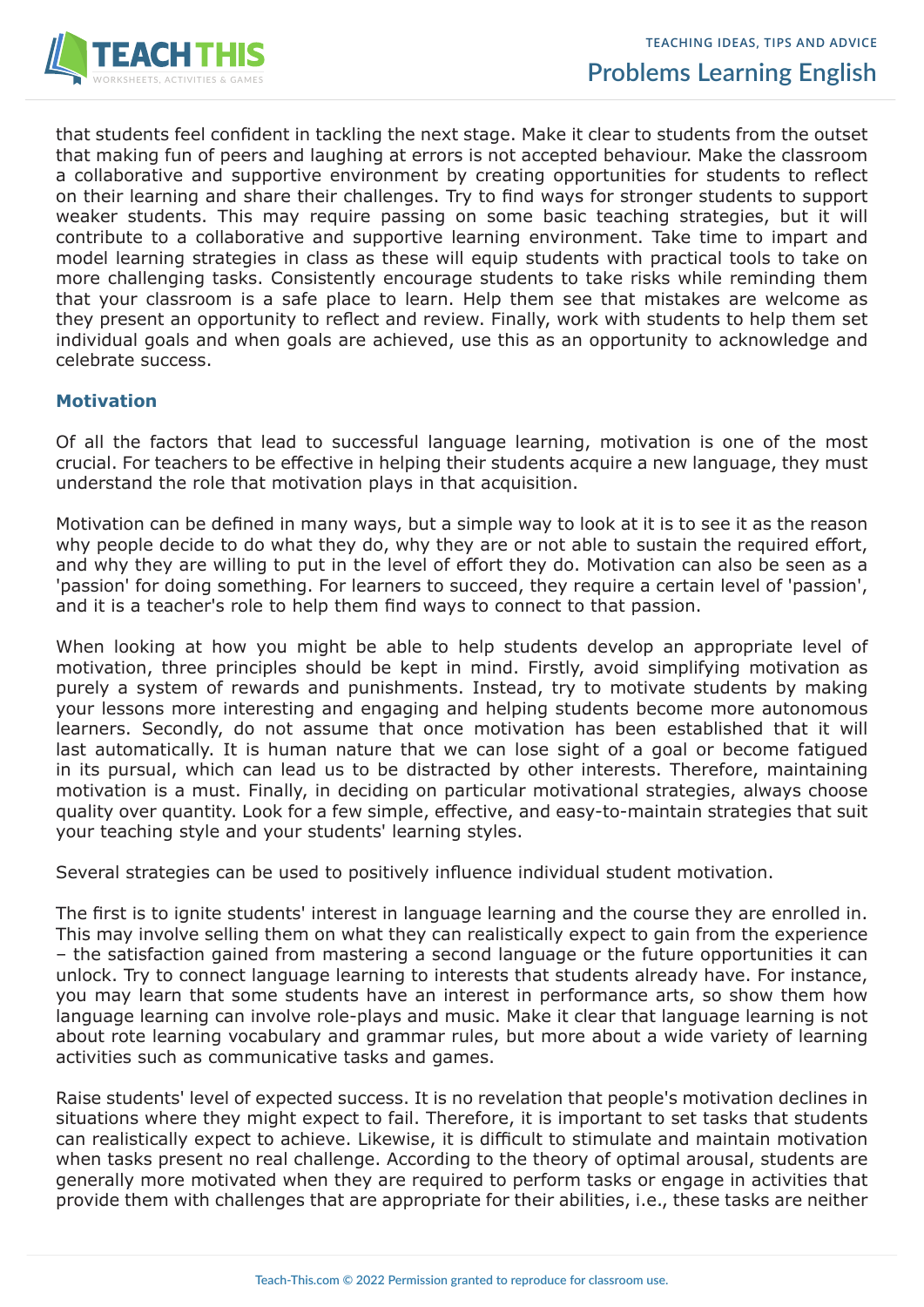

too difficult nor too easy. When arousal levels are too high, such as being too anxious or stressed by an or stressed by an overwhelming challenge, students may give up and resort to a less stressful activity like texting on their phones. If an activity is easy and students' arousal level is low, they can become bored and engage in activities that will increase their arousal level such as acting out in class. Therefore, to maintain a healthy expectation of success among students it is necessary to consistently provide activities that give them some sense of accomplishment. It also helps to make the criteria that determine success clear, give sufficient preparation time, and remind students that ongoing support is always available.

Most of us have had the experience of being in class and thinking, "Whenever am I going to need to know this in real life?" Not seeing any personal relevance in what they are doing is another way motivation wanes in students. Therefore, take the time to know what interests students and what their particular goals are and try to link these as much as possible to what is happening in class.

Predictability and monotony are two effective motivation killers. Think about various aspects of the learning process and try to mix them up as much as you can. During each lesson try to vary the focus, types of tasks, learner interaction patterns, and teaching materials.

Not only should your learning tasks be varied but inherently interesting. As previously mentioned, they should be suitably challenging and could also include elements such as personal interest, humour, or novelty.

Self-confidence and motivation usually go hand in hand. Confident learners show a willingness to communicate regardless of the amount of the second language they have acquired. To help students build self-confidence, provide consistent encouragement highlighting their efforts and achievements, and try to minimize their language anxiety. When students feel they can maintain face, they are more engaged and motivated to participate. Continually reinforcing that mistakes are a natural and even welcome part of the learning process should help students feel more comfortable in class. Similarly, avoid putting students in situations where they feel their social image might be threatened. For activities that require free and unscripted speech, rather than having students perform in front of the whole class, consider having them perform in smaller groups in which every member is also required to perform.

Help students become more independent learners. Students who have a sense of ownership in their learning tend to be more motivated. Ownership can be developed by giving students as much of a say in what they do in class as is beneficial to do so. For certain activities, it may be appropriate for students to take on a leadership or teaching role.

Positive reinforcement is a way that teachers can increase learner satisfaction, which in turn, can result in increased motivation. For whatever reason, it is not uncommon for teachers to focus more attention on what students are not doing well and consistently articulating this back to them, rather than giving equal or even more attention to successes and celebrating them with the students. Making it clear to students that you recognize their abilities and achievements helps validate in their own minds the effort they have expended, builds faith in you as a teacher and the course, and adds to the overall tone of a positive learning environment.

The way feedback and assessment are provided can also have an impact on student motivation. When it comes to assessment, it pays to make it as transparent as possible so that learners are clear on the criteria that constitute success. This helps them develop a roadmap for achieving the criteria, and if they can see that they are fair and valid criteria that are clearly linked to the taught syllabus, they can be more motivated in class. Assessment should also make room to acknowledge effort and progress and not just be a measure of their current level of proficiency.